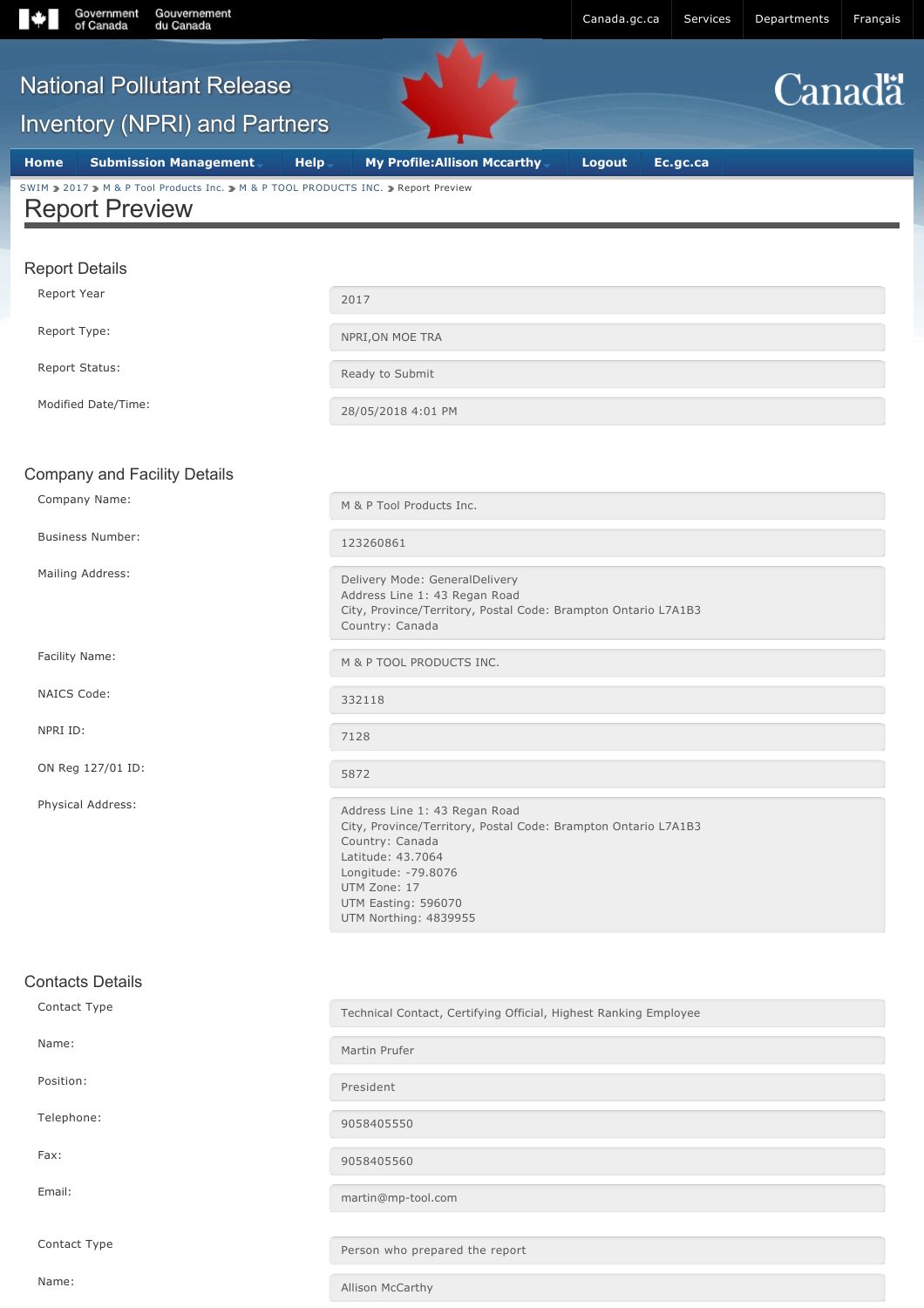| Position:        | Junior Project Consultant                                                                                            |
|------------------|----------------------------------------------------------------------------------------------------------------------|
| Telephone:       | 4164675555                                                                                                           |
| Extension        | 237                                                                                                                  |
| Email:           | amccarthy@altech-group.com                                                                                           |
| Mailing Address: | Address Line 1:<br>City, Province/Territory, Postal Code: None<br>Country: None                                      |
|                  |                                                                                                                      |
| Contact Type     | Person who coordinated the preparation of the Toxics Reduction Plan                                                  |
| Name:            | Michael Laplante                                                                                                     |
| Position:        | Senior Project Engineer                                                                                              |
| Telephone:       | 4164675555                                                                                                           |
| Fax:             | 4164679824                                                                                                           |
| Email:           | mlaplante@altech-group.com                                                                                           |
| Mailing Address: | Address Line 1: 12 Banigan Drive<br>City, Province/Territory, Postal Code: Toronto Ontario M4H1E9<br>Country: Canada |

#### General Information

Number of employees: Activities for Which the 20,000-Hour Employee Threshold Does Not Apply: None of the above Activities Relevant to Reporting Dioxins, Furans and Hexacholorobenzene: None of the above Activities Relevant to Reporting of Polycyclic Aromatic Hydrocarbons (PAHs): Is this the first time the facility is reporting to the NPRI (under current or past ownership): No Is the facility controlled by another Canadian company or companies: No Did the facility report under other environmental regulations or permits: No Is the facility required to report one or more NPRI Part 4 substances (Criteria Air

## Substance List

Contaminants):

| <b>CAS RN</b> | <b>Substance Name</b>         | <b>Releases</b> | <b>Releases (Speciated VOCs)</b> | <b>Disposals</b> | Recvcling | Unit   |
|---------------|-------------------------------|-----------------|----------------------------------|------------------|-----------|--------|
| NA - 04       | Chromium (and its compounds)  | N/A             | N/A                              | N/A              | 4.6900    | tonnes |
| NA - 06       | Copper (and its compounds)    | N/A             | N/A                              | N/A              | 4.6900    | tonnes |
| NA - 09       | Manganese (and its compounds) | 0.0049          | N/A                              | N/A              | 9.3800    | tonnes |
| NA - 11       | Nickel (and its compounds)    | N/A             | N/A                              | N/A              | 4.6900    | tonnes |

#### Applicable Programs

| <b>CAS RN</b> | <b>Substance Name</b>         | <b>NPRI</b> | <b>ON MOE TRA</b> | <b>ON MOE Reg 127/01</b> | First report for<br>this substance to<br>the ON MOE TRA |
|---------------|-------------------------------|-------------|-------------------|--------------------------|---------------------------------------------------------|
| NA - 04       | Chromium (and its compounds)  | Yes         | Yes               |                          | No.                                                     |
| NA - 06       | Copper (and its compounds)    | Yes         | Yes               |                          | No.                                                     |
| NA - 09       | Manganese (and its compounds) | Yes         | Yes               |                          | No.                                                     |
| $NA - 11$     | Nickel (and its compounds)    | Yes         | Yes               |                          | No.                                                     |

| 85                                   |
|--------------------------------------|
| None of the above                    |
| None of the above                    |
| Wood preservation using creosote: No |
| No                                   |
| No                                   |
| <b>No</b>                            |
| <b>No</b>                            |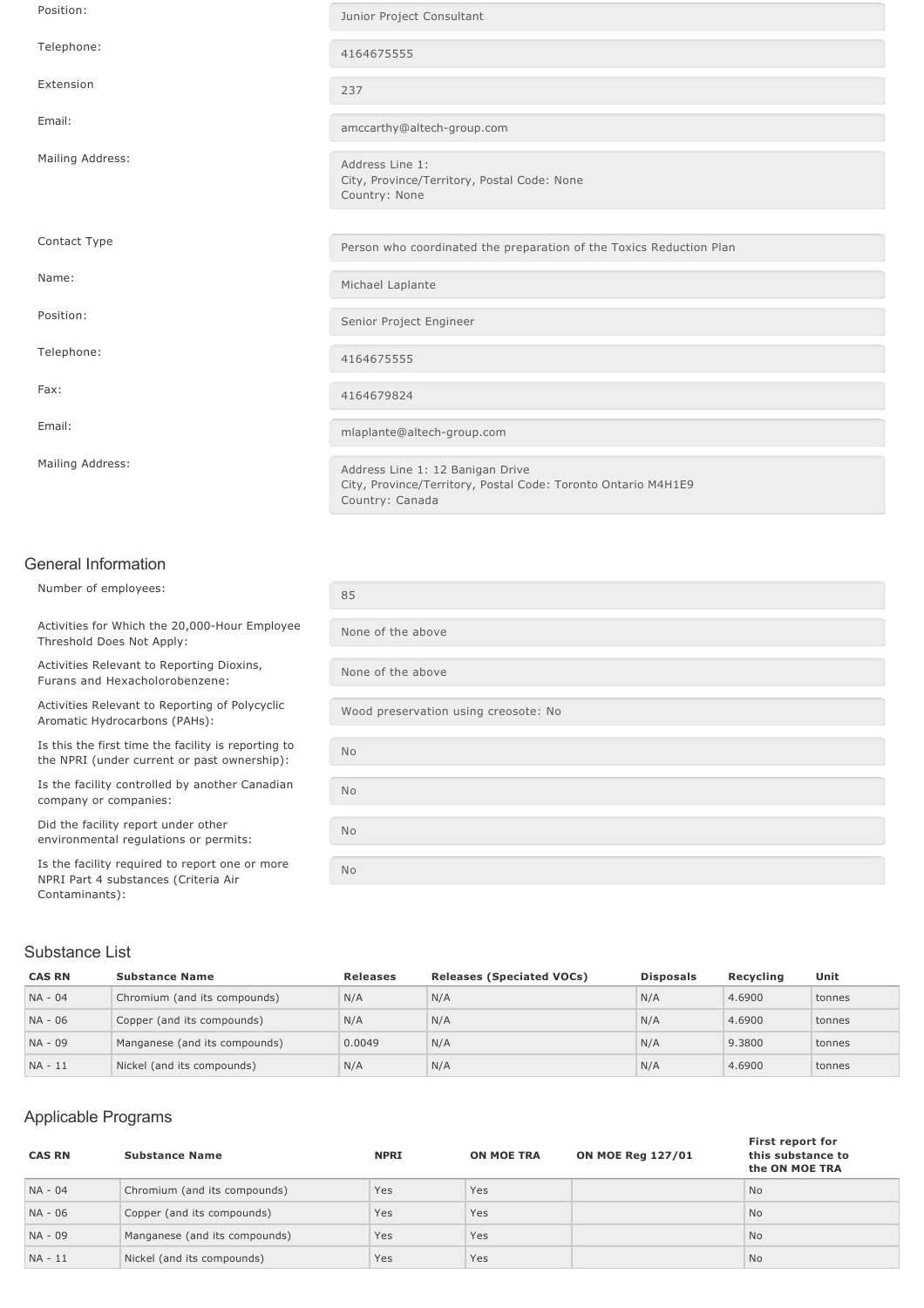#### General Information about the Substance Releases and Transfers of the Substance

| <b>CAS RN</b> | <b>Substance Name</b>            | Was the substance<br>released on-site | The substance will be reported as the sum of<br>releases to all media (total of 1 tonne or less) | 1 tonne or more of a Part 5 Substance<br>(Speciated VOC) was released to air |
|---------------|----------------------------------|---------------------------------------|--------------------------------------------------------------------------------------------------|------------------------------------------------------------------------------|
| NA - 04       | Chromium (and<br>its compounds)  | <b>No</b>                             | <b>No</b>                                                                                        | <b>No</b>                                                                    |
| NA - 06       | Copper (and its<br>compounds)    | <b>No</b>                             | <b>No</b>                                                                                        | <b>No</b>                                                                    |
| NA - 09       | Manganese (and<br>its compounds) | Yes                                   | Yes                                                                                              | <b>No</b>                                                                    |
| $NA - 11$     | Nickel (and its<br>compounds)    | <b>No</b>                             | <b>No</b>                                                                                        | <b>No</b>                                                                    |

## General Information about the Substance - Disposals and Off-site Transfers for Recycling

| <b>CAS RN</b> | <b>Substance</b><br><b>Name</b>      | site), or transferred for treatment prior to final tailings and waste rock for the selected<br>disposal | Was the substance disposed of (on-site or off- Is the facility required to report on disposals of<br>reporting period | Was the substance<br>transferred off-site for<br>recycling |
|---------------|--------------------------------------|---------------------------------------------------------------------------------------------------------|-----------------------------------------------------------------------------------------------------------------------|------------------------------------------------------------|
| $NA - 04$     | Chromium<br>(and its<br>compounds)   | <b>No</b>                                                                                               | <b>No</b>                                                                                                             | <b>Yes</b>                                                 |
| NA - 06       | Copper (and<br>its<br>compounds)     | <b>No</b>                                                                                               | <b>No</b>                                                                                                             | <b>Yes</b>                                                 |
| NA - 09       | Manganese<br>(and its)<br>compounds) | <b>No</b>                                                                                               | <b>No</b>                                                                                                             | <b>Yes</b>                                                 |
| $NA - 11$     | Nickel (and its<br>compounds)        | <b>No</b>                                                                                               | <b>No</b>                                                                                                             | Yes                                                        |

## General Information about the Substance Nature of Activities

| <b>CAS RN</b> | <b>Substance Name</b>         | <b>Manufacture the Substance</b> | <b>Process the Substance</b> | <b>Otherwise Use of the Substance</b> |
|---------------|-------------------------------|----------------------------------|------------------------------|---------------------------------------|
| NA - 04       | Chromium (and its compounds)  |                                  | As an article component      |                                       |
| NA - 06       | Copper (and its compounds)    |                                  | As an article component      |                                       |
| NA - 09       | Manganese (and its compounds) |                                  | As an article component      |                                       |
| $NA - 11$     | Nickel (and its compounds)    |                                  | As an article component      |                                       |

#### TRA Quantifications

| <b>CAS RN</b> | <b>Substance Name</b>         | Use, Creation, Contained in Product | Quantity       | Use ranges for public reporting |
|---------------|-------------------------------|-------------------------------------|----------------|---------------------------------|
| NA - 04       | Chromium (and its compounds)  | Use                                 | 75.453 tonnes  | Yes                             |
| NA - 04       | Chromium (and its compounds)  | Creation                            | 0 tonnes       | Yes                             |
| NA - 04       | Chromium (and its compounds)  | Contained in Product                | 70.762 tonnes  | Yes                             |
| NA - 06       | Copper (and its compounds)    | Use                                 | 75.453 tonnes  | Yes                             |
| NA - 06       | Copper (and its compounds)    | Creation                            | 0 tonnes       | Yes                             |
| NA - 06       | Copper (and its compounds)    | Contained in Product                | 70.762 tonnes  | Yes                             |
| NA - 09       | Manganese (and its compounds) | Use                                 | 151.183 tonnes | Yes                             |
| NA - 09       | Manganese (and its compounds) | Creation                            | 0 tonnes       | Yes                             |
| NA - 09       | Manganese (and its compounds) | Contained in Product                | 141.798 tonnes | Yes                             |
| NA - 11       | Nickel (and its compounds)    | Use                                 | 75.453 tonnes  | Yes                             |
| NA - 11       | Nickel (and its compounds)    | Creation                            | 0 tonnes       | Yes                             |
| NA - 11       | Nickel (and its compounds)    | Contained in Product                | 70.762 tonnes  | Yes                             |

#### TRA Quantifications - Others

| <b>CAS RN</b> | <b>Substance</b><br><b>Name</b>  | <b>Change in Method</b><br>of Quantification | <b>Reasons</b><br>for<br>Change | Description of how the change impact<br>tracking and quantification of the<br>substance | Description of how an<br>incident(s) affected<br>quantifications | Significant<br><b>Process</b><br>Change |
|---------------|----------------------------------|----------------------------------------------|---------------------------------|-----------------------------------------------------------------------------------------|------------------------------------------------------------------|-----------------------------------------|
| $NA - 04$     | Chromium (and<br>its compounds)  |                                              |                                 |                                                                                         |                                                                  | <b>No</b>                               |
| NA - 06       | Copper (and its<br>compounds)    |                                              |                                 |                                                                                         |                                                                  | <b>No</b>                               |
| NA - 09       | Manganese (and<br>its compounds) |                                              |                                 |                                                                                         |                                                                  | <b>No</b>                               |
| $NA - 11$     | Nickel (and its<br>compounds)    |                                              |                                 |                                                                                         |                                                                  | <b>No</b>                               |

## Total Quantity Released (All Media)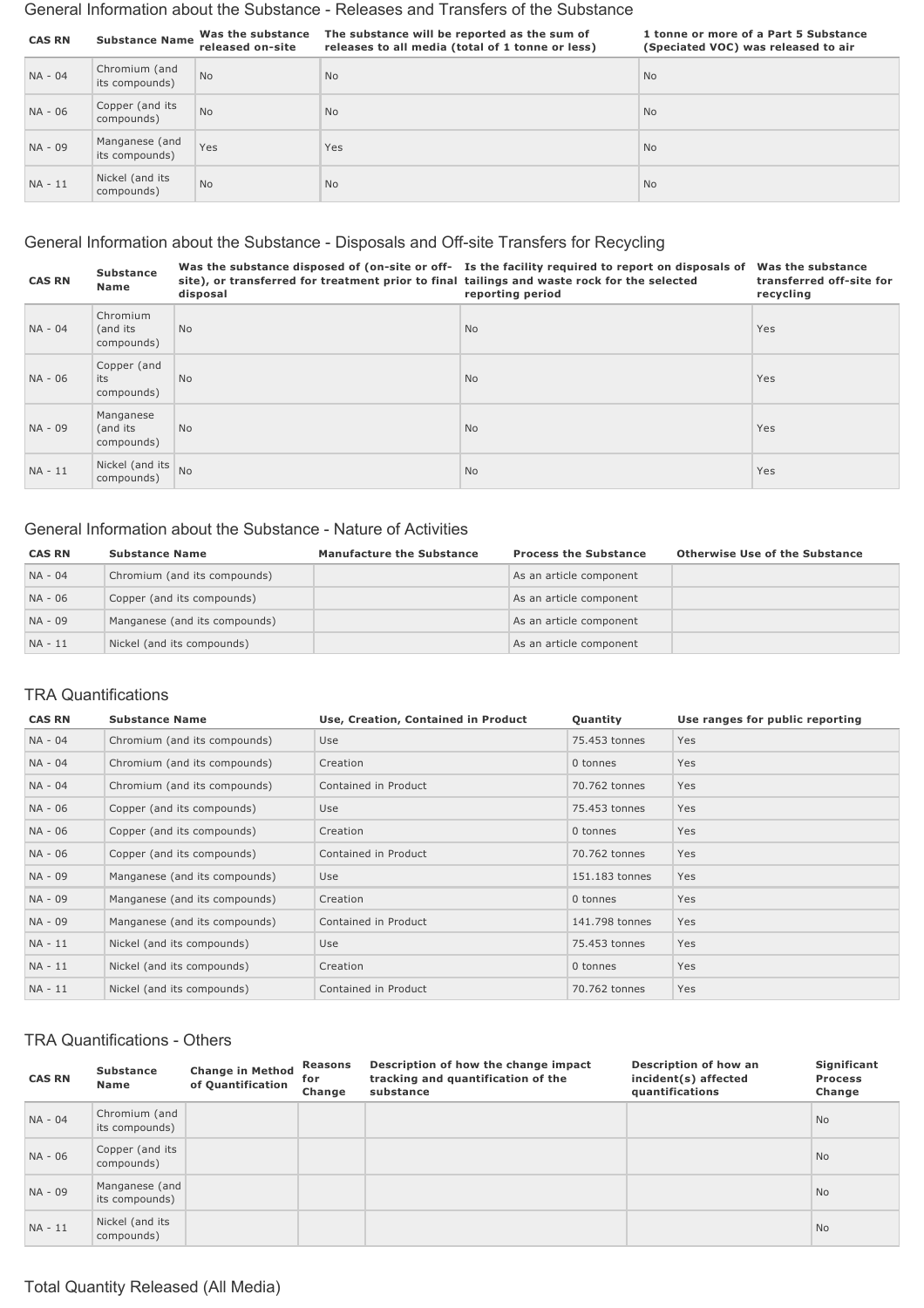| <b>CAS RN</b> | Substance Name                | Jategorv                       | <b>Basis of Estimate</b> | <b>Detail Code</b> | Ouantitv      |
|---------------|-------------------------------|--------------------------------|--------------------------|--------------------|---------------|
| NA - 09       | Manganese (and its compounds) | <b>Total Quantity Released</b> | - Mass Balance           |                    | 0.0049 tonnes |

## On-site Releases - Quarterly Breakdown of Annual Releases

| <b>CAS RN</b> | Substance Name                | <b>Ouarter</b>  | <b>Duarter</b> : | <b>Ouarter 3</b> | Ouarter 4 |
|---------------|-------------------------------|-----------------|------------------|------------------|-----------|
| $NA - 09$     | Manganese (and its compounds) | $\bigcap$<br>ZJ | 25               | 25               | ت ک       |

#### On-site Releases - Reasons for Changes in Quantities Released from Previous Year

| <b>CAS RN</b> | <b>Substance Name</b>         | Reasons for Changes in Quantities from Previous Year | Comments |
|---------------|-------------------------------|------------------------------------------------------|----------|
| NA - 04       | Chromium (and its compounds)  | No significant change (i.e. $<$ 10%) or no change    |          |
| NA - 06       | Copper (and its compounds)    | No significant change (i.e. $<$ 10%) or no change    |          |
| NA - 09       | Manganese (and its compounds) | Changes in production levels                         |          |
| NA - 11       | Nickel (and its compounds)    | No significant change (i.e. $<$ 10%) or no change    |          |

#### Disposals - Reasons and Comments

| <b>CAS RN</b> | <b>Substance Name</b>         | Reasons Why Substance Was Disposed Reasons for Changes in Quantities from Previous Year Comments |  |
|---------------|-------------------------------|--------------------------------------------------------------------------------------------------|--|
| NA - 04       | Chromium (and its compounds)  | No significant change (i.e. $<$ 10%) or no change                                                |  |
| NA - 06       | Copper (and its compounds)    | No significant change (i.e. $<$ 10%) or no change                                                |  |
| NA - 09       | Manganese (and its compounds) | No significant change (i.e. $<$ 10%) or no change                                                |  |
| NA - 11       | Nickel (and its compounds)    | No significant change (i.e. $<$ 10%) or no change                                                |  |

## Recycling - Off-site Transfers for Recycling

| <b>CAS RN</b> | <b>Substance Name</b>         | Category                               | <b>Basis of Estimate</b> | <b>Detail Code</b> | Quantity     |
|---------------|-------------------------------|----------------------------------------|--------------------------|--------------------|--------------|
| NA - 04       | Chromium (and its compounds)  | Recovery of Metals and Metal Compounds | C - Mass Balance         |                    | 4.690 tonnes |
| NA - 06       | Copper (and its compounds)    | Recovery of Metals and Metal Compounds | C - Mass Balance         |                    | 4.690 tonnes |
| NA - 09       | Manganese (and its compounds) | Recovery of Metals and Metal Compounds | C - Mass Balance         |                    | 9.380 tonnes |
| NA - 11       | Nickel (and its compounds)    | Recovery of Metals and Metal Compounds | C - Mass Balance         |                    | 4.690 tonnes |

## Recycling - Off-site Transfers for Recycling - Total

| <b>CAS RN</b> | <b>Substance Name</b>         | <b>Total - Off-site Transfers for Recycling</b> |
|---------------|-------------------------------|-------------------------------------------------|
| NA - 04       | Chromium (and its compounds)  | 4.690 tonnes                                    |
| NA - 06       | Copper (and its compounds)    | 4.690 tonnes                                    |
| NA - 09       | Manganese (and its compounds) | 9.380 tonnes                                    |
| NA - 11       | Nickel (and its compounds)    | 4.690 tonnes                                    |

## Recycling - Off-site Transfers for Recycling - By Facility

| <b>CAS RN</b> | <b>Substance Name</b>            | Category                                  | <b>Off-site Name</b>       | <b>Off-site Address</b>                 | Quantity        |
|---------------|----------------------------------|-------------------------------------------|----------------------------|-----------------------------------------|-----------------|
| $NA - 04$     | Chromium (and its<br>compounds)  | Recovery of Metals and Metal<br>Compounds | Canadian Iron and<br>Metal | 3534 Dundas St., Toronto, ON,<br>Canada | 4.690<br>tonnes |
| NA - 06       | Copper (and its compounds)       | Recovery of Metals and Metal<br>Compounds | Canadian Iron and<br>Metal | 3534 Dundas St., Toronto, ON,<br>Canada | 4.690<br>tonnes |
| NA - 09       | Manganese (and its<br>compounds) | Recovery of Metals and Metal<br>Compounds | Canadian Iron and<br>Metal | 3534 Dundas St., Toronto, ON,<br>Canada | 9.380<br>tonnes |
| $NA - 11$     | Nickel (and its compounds)       | Recovery of Metals and Metal<br>Compounds | Canadian Iron and<br>Metal | 3534 Dundas St., Toronto, ON,<br>Canada | 4.690<br>tonnes |

#### Recycling - Reasons and Comments

| <b>CAS RN</b> | <b>Substance Name</b>            | <b>Reasons Why Substance Was</b><br>Recycled | <b>Reasons for Changes in Quantities Recycled from Previous</b><br>Year | <b>Comments</b> |
|---------------|----------------------------------|----------------------------------------------|-------------------------------------------------------------------------|-----------------|
| $NA - 04$     | Chromium (and its<br>compounds)  | <b>Production Residues</b>                   | No significant change (i.e. $<$ 10%) or no change                       |                 |
| NA - 06       | Copper (and its compounds)       | Production Residues                          | No significant change (i.e. $<$ 10%) or no change                       |                 |
| NA - 09       | Manganese (and its<br>compounds) | Production Residues                          | No significant change (i.e. $<$ 10%) or no change                       |                 |
| $NA - 11$     | Nickel (and its compounds)       | Production Residues                          | No significant change (i.e. $<$ 10%) or no change                       |                 |

## Comparison Report - Enters, Creation, Contained in Product

| <b>CAS RN</b> | <b>Substance Name</b> | Category<br><b>Breakdown</b> | Quantity | <b>Last Reported</b> | <b>Reporting Period of Last</b> |
|---------------|-----------------------|------------------------------|----------|----------------------|---------------------------------|
|               |                       |                              |          | <b>Ouantity</b>      | <b>Reported Quantity</b>        |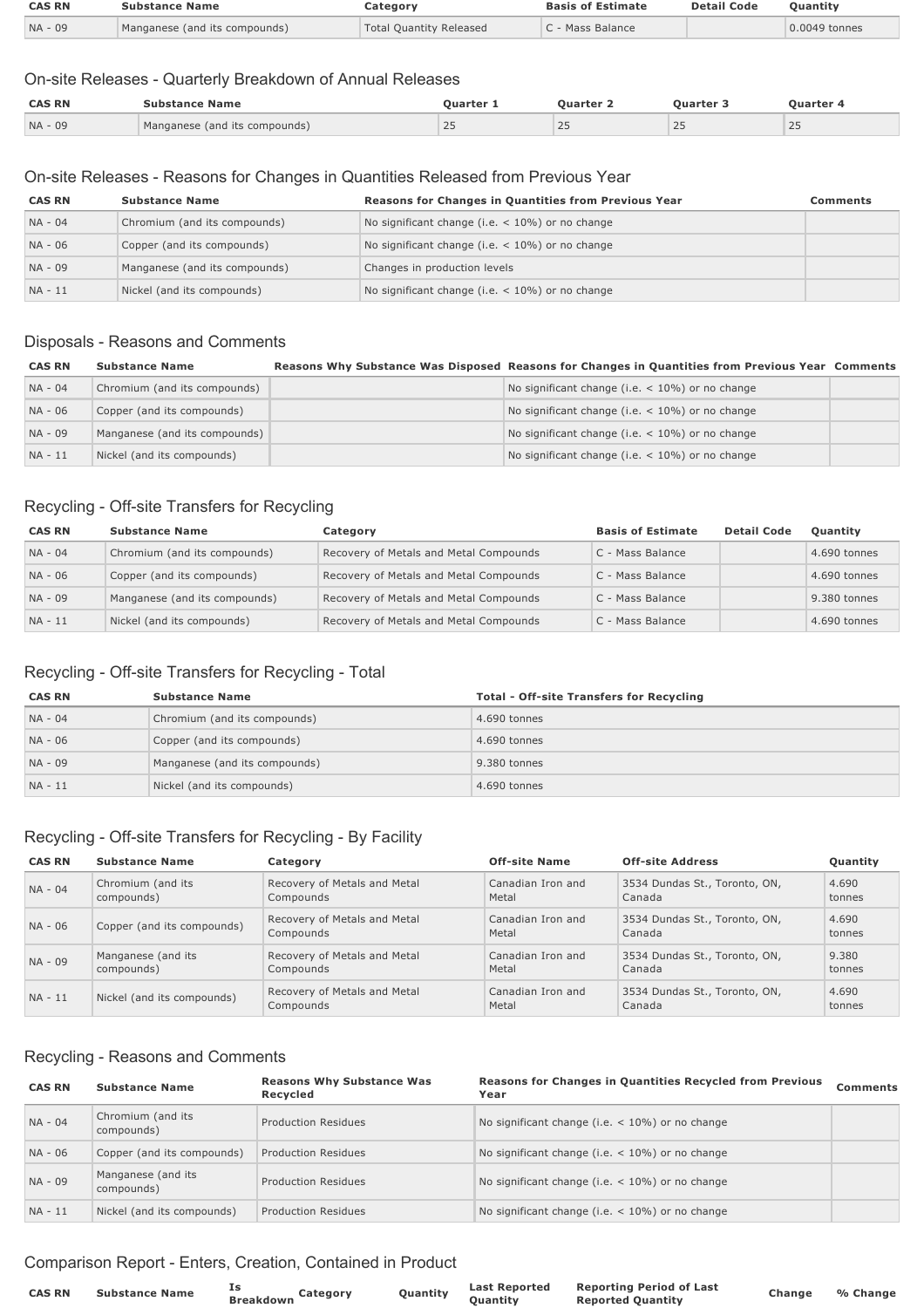| NA - 04 | Chromium (and its<br>compounds)  | <b>No</b> | Enters the facility<br>(Use) | 75.453<br>tonnes  | 73.255 tonnes  | 2016 | 2.198        | 3.00 |
|---------|----------------------------------|-----------|------------------------------|-------------------|----------------|------|--------------|------|
| NA - 04 | Chromium (and its<br>compounds)  | <b>No</b> | Creation                     | 0 tonnes          | 0 tonnes       | 2016 | $\mathbf{0}$ |      |
| NA - 04 | Chromium (and its<br>compounds)  | <b>No</b> | Contained in<br>Product      | 70.762<br>tonnes  | 68.011 tonnes  | 2016 | 2.751        | 4.04 |
| NA - 06 | Copper (and its<br>compounds)    | No        | Enters the facility<br>(Use) | 75.453<br>tonnes  | 73.255 tonnes  | 2016 | 2.198        | 3.00 |
| NA - 06 | Copper (and its<br>compounds)    | <b>No</b> | Creation                     | 0 tonnes          | 0 tonnes       | 2016 | $\mathbf{0}$ |      |
| NA - 06 | Copper (and its<br>compounds)    | No        | Contained in<br>Product      | 70.762<br>tonnes  | 68.011 tonnes  | 2016 | 2.751        | 4.04 |
| NA - 09 | Manganese (and its<br>compounds) | <b>No</b> | Enters the facility<br>(Use) | 151.183<br>tonnes | 147,067 tonnes | 2016 | 4.116        | 2.80 |
| NA - 09 | Manganese (and its<br>compounds) | <b>No</b> | Creation                     | 0 tonnes          | 0 tonnes       | 2016 | $\mathbf{0}$ |      |
| NA - 09 | Manganese (and its<br>compounds) | No        | Contained in<br>Product      | 141.798<br>tonnes | 136,569 tonnes | 2016 | 5.229        | 3.83 |
| NA - 11 | Nickel (and its<br>compounds)    | No        | Enters the facility<br>(Use) | 75.453<br>tonnes  | 73.255 tonnes  | 2016 | 2.198        | 3.00 |
| NA - 11 | Nickel (and its<br>compounds)    | <b>No</b> | Creation                     | 0 tonnes          | 0 tonnes       | 2016 | $\mathbf{0}$ |      |
| NA - 11 | Nickel (and its<br>compounds)    | <b>No</b> | Contained in<br>Product      | 70.762<br>tonnes  | 68.011 tonnes  | 2016 | 2.751        | 4.04 |

## Comparison Report - Enters, Creation, Contained in Product : Reason(s) for Change

| <b>CAS RN</b> | <b>Substance Name</b>         | Reason(s) for Change                           | <b>Other Reason</b> |
|---------------|-------------------------------|------------------------------------------------|---------------------|
| NA - 04       | Chromium (and its compounds)  | No reasons - quantities approximately the same |                     |
| NA - 06       | Copper (and its compounds)    | No reasons - quantities approximately the same |                     |
| NA - 09       | Manganese (and its compounds) | No reasons - quantities approximately the same |                     |
| NA - 11       | Nickel (and its compounds)    | No reasons - quantities approximately the same |                     |

## Comparison Report - On-site Releases

| <b>CAS RN</b> | <b>Substance Name</b>            | Is<br><b>Breakdown</b> | Category                              | Quantity         | <b>Last Reported</b><br>Quantity | <b>Reporting Period of Last</b><br><b>Reported Quantity</b> | Change       | % Change |
|---------------|----------------------------------|------------------------|---------------------------------------|------------------|----------------------------------|-------------------------------------------------------------|--------------|----------|
| NA - 09       | Manganese (and its<br>compounds) | <b>No</b>              | <b>Total Releases to</b><br>Air       | 0 tonnes         | 0 tonnes                         | 2016                                                        | $\mathbf{0}$ |          |
| NA - 09       | Manganese (and its<br>compounds) | <b>No</b>              | <b>Total Releases to</b><br>Water     | 0 tonnes         | 0 tonnes                         | 2016                                                        | $\mathbf{0}$ |          |
| NA - 09       | Manganese (and its<br>compounds) | <b>No</b>              | <b>Total Releases to</b><br>Land      | 0 tonnes         | 0 tonnes                         | 2016                                                        | $\mathbf{0}$ |          |
| NA - 09       | Manganese (and its<br>compounds) | <b>No</b>              | <b>Total Releases to</b><br>All Media | 0.0049<br>tonnes | 0.009 tonnes                     | 2016                                                        | $-0.0041$    | $-45.56$ |

## Comparison Report - On-site Releases - Reason(s) for Change

| <b>CAS RN</b> | <b>Substance Name</b>         | Reason(s) for Change          | <b>Other Reason</b> |
|---------------|-------------------------------|-------------------------------|---------------------|
| NA - 09       | Manganese (and its compounds) | Decrease in production levels |                     |

## Comparison Report - Transfers off-site for Recycling

| <b>CAS RN</b> | <b>Substance Name</b>            | Ιs<br><b>Breakdown</b> | Category                                         | Quantity        | <b>Last Reported</b><br><b>Ouantity</b> | <b>Reporting Period of Last</b><br><b>Reported Quantity</b> | Change   | % Change |
|---------------|----------------------------------|------------------------|--------------------------------------------------|-----------------|-----------------------------------------|-------------------------------------------------------------|----------|----------|
| $NA - 04$     | Chromium (and its<br>compounds)  | <b>No</b>              | Total off-site Transfers<br>for Recycling        | 4.690<br>tonnes | 5.244 tonnes                            | 2016                                                        | $-0.554$ | $-10.56$ |
| NA - 06       | Copper (and its<br>compounds)    | <b>No</b>              | Total off-site Transfers<br>for Recycling        | 4.690<br>tonnes | 5.244 tonnes                            | 2016                                                        | $-0.554$ | $-10.56$ |
| NA - 09       | Manganese (and its<br>compounds) | <b>No</b>              | <b>Total off-site Transfers</b><br>for Recycling | 9.380<br>tonnes | 10.489 tonnes                           | 2016                                                        | $-1.109$ | $-10.57$ |
| $NA - 11$     | Nickel (and its<br>compounds)    | <b>No</b>              | <b>Total off-site Transfers</b><br>for Recycling | 4.690<br>tonnes | 5.244 tonnes                            | 2016                                                        | $-0.554$ | $-10.56$ |

# Comparison Report - Transfers off-site for Recycling - Reason(s) for Change

| <b>CAS RN</b> | Substance Name                | Reason(s) for Change                           | Other Reason |
|---------------|-------------------------------|------------------------------------------------|--------------|
| $NA - 04$     | Chromium (and its compounds)  | No reasons - quantities approximately the same |              |
| NA - 06       | Copper (and its compounds)    | No reasons - quantities approximately the same |              |
| $NA - 09$     | Manganese (and its compounds) | No reasons - quantities approximately the same |              |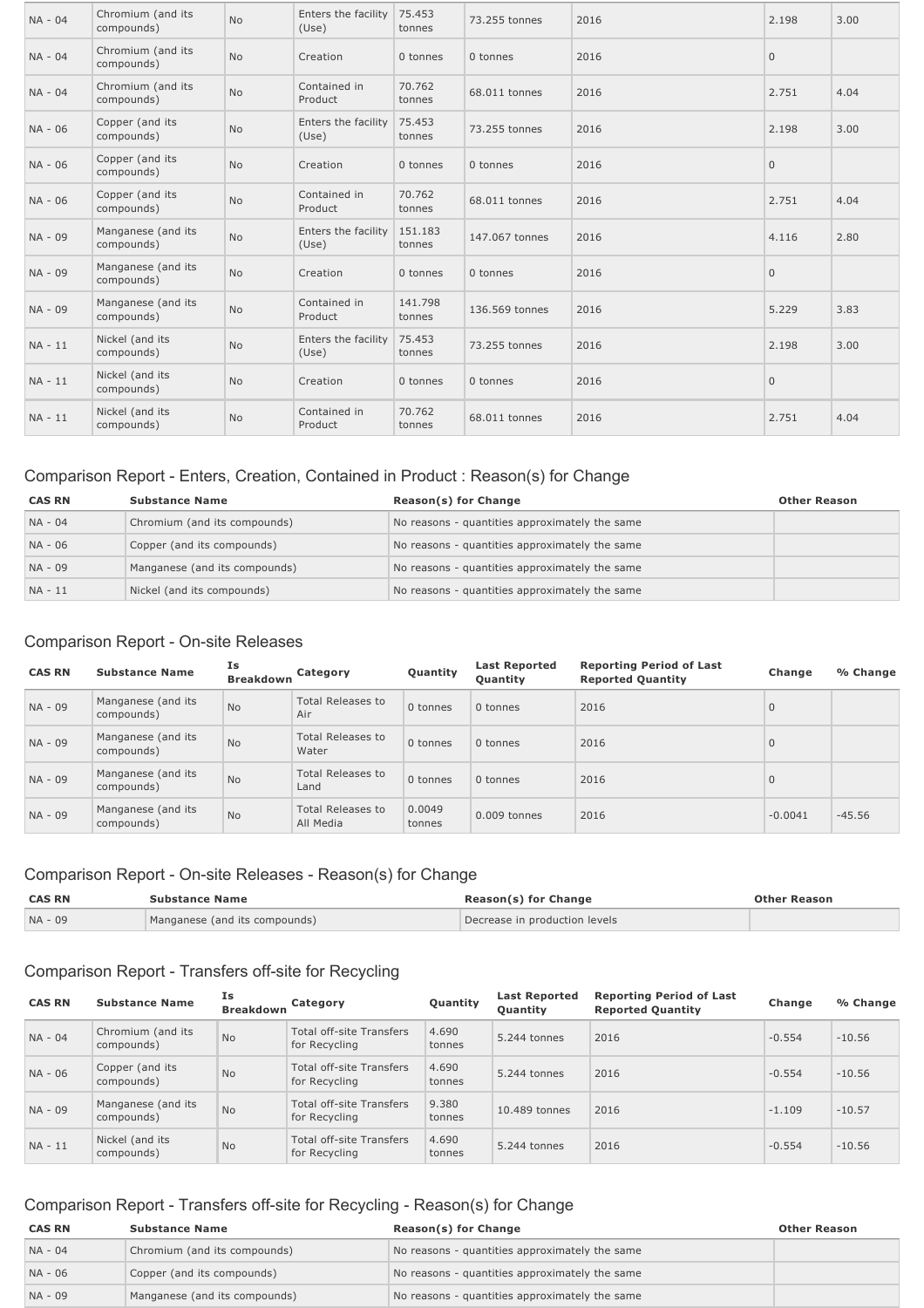| <b>CAS RN</b> | <b>Substance Name</b>      | <b>Reason(s) for Change</b>                    | <b>Other Reason</b> |
|---------------|----------------------------|------------------------------------------------|---------------------|
| $NA - 11$     | Nickel (and its compounds) | No reasons - quantities approximately the same |                     |

#### Pollution Prevention

Does the facility have a documented pollution prevention plan?

Did the facility complete any pollution prevention activities in the current NPRI reporting year

No No

## Progress on TRA Plan - Objectives

| <b>CAS RN</b> | <b>Substance</b><br>Name            | <b>Objectives</b>                                                                                                                                                                                                                                                                                |
|---------------|-------------------------------------|--------------------------------------------------------------------------------------------------------------------------------------------------------------------------------------------------------------------------------------------------------------------------------------------------|
| $NA - 04$     | Chromium<br>(and its<br>compounds)  | This Toxic Reduction Plan will guide M&P Tool in finding methods to minimize the releases of residues of the heavy metals from the<br>production processes. As these four elements are key components of steel that enters the production facility, their elimination is not a<br>viable option. |
| NA - 06       | Copper (and<br>its<br>compounds)    | This Toxic Reduction Plan will guide M&P Tool in finding methods to minimize the releases of residues of the heavy metals from the<br>production processes. As these four elements are key components of steel that enters the production facility, their elimination is not a<br>viable option. |
| NA - 09       | Manganese<br>(and its<br>compounds) | This Toxic Reduction Plan will quide M&P Tool in finding methods to minimize the releases of residues of the heavy metals from the<br>production processes. As these four elements are key components of steel that enters the production facility, their elimination is not a<br>viable option. |
| $NA - 11$     | Nickel (and its<br>compounds)       | This Toxic Reduction Plan will quide M&P Tool in finding methods to minimize the releases of residues of the heavy metals from the<br>production processes. As these four elements are key components of steel that enters the production facility, their elimination is not a<br>viable option. |

## Progress on TRA Plan - Use Targets

| <b>CAS RN</b> | <b>Substance Name</b>         | Quantity           | Years              | <b>Description of Target</b> |
|---------------|-------------------------------|--------------------|--------------------|------------------------------|
| NA - 04       | Chromium (and its compounds)  | No quantity target | No timeline target |                              |
| NA - 06       | Copper (and its compounds)    | No quantity target | No timeline target |                              |
| NA - 09       | Manganese (and its compounds) | No quantity target | No timeline target |                              |
| NA - 11       | Nickel (and its compounds)    | No quantity target | No timeline target |                              |

## Progress on TRA Plan - Creation Targets

| <b>CAS RN</b> | <b>Substance Name</b>         | Quantity           | Years              | <b>Description of Target</b> |
|---------------|-------------------------------|--------------------|--------------------|------------------------------|
| NA - 04       | Chromium (and its compounds)  | No quantity target | No timeline target |                              |
| NA - 06       | Copper (and its compounds)    | No quantity target | No timeline target |                              |
| NA - 09       | Manganese (and its compounds) | No quantity target | No timeline target |                              |
| NA - 11       | Nickel (and its compounds)    | No quantity target | No timeline target |                              |

## Progress on TRA Plan - Additional Actions

| <b>CAS RN</b> | <b>Substance</b><br>Name            | Were there any additional actions outside the plan<br>taken during the reporting period to reduce the use<br>and/or creation of the substance? | Describe any additional actions that<br>were taken during the reporting period<br>to achieve the plan's objectives | Provide a public summary<br>of the description of the<br>additional action taken |
|---------------|-------------------------------------|------------------------------------------------------------------------------------------------------------------------------------------------|--------------------------------------------------------------------------------------------------------------------|----------------------------------------------------------------------------------|
| $NA - 04$     | Chromium<br>(and its<br>compounds)  | <b>No</b>                                                                                                                                      |                                                                                                                    |                                                                                  |
| NA - 06       | Copper<br>(and its<br>compounds)    | N <sub>o</sub>                                                                                                                                 |                                                                                                                    |                                                                                  |
| NA - 09       | Manganese<br>(and its<br>compounds) | N <sub>o</sub>                                                                                                                                 |                                                                                                                    |                                                                                  |
| NA - 11       | Nickel (and<br>its<br>compounds)    | <b>No</b>                                                                                                                                      |                                                                                                                    |                                                                                  |

## Progress on TRA Plan - Reductions due to additional actions taken

| <b>CAS RN</b> | <b>Substance Name</b>           | Reductions due to additional actions taken                                                                                                                       | Quantity |
|---------------|---------------------------------|------------------------------------------------------------------------------------------------------------------------------------------------------------------|----------|
| NA - 04       | Chromium (and its<br>compounds) | The amount of reduction in use of the substance at the facility during the reporting period that resulted due to the<br>additional actions.                      |          |
| $NA - 04$     | Chromium (and its<br>compounds) | The amount of reduction in creation of the substance at the facility during the reporting period that resulted due to<br>the additional actions.                 |          |
| $NA - 04$     | Chromium (and its<br>compounds) | The amount of reduction in the substance <b>contained in product</b> at the facility during the reporting period that<br>resulted due to the additional actions. |          |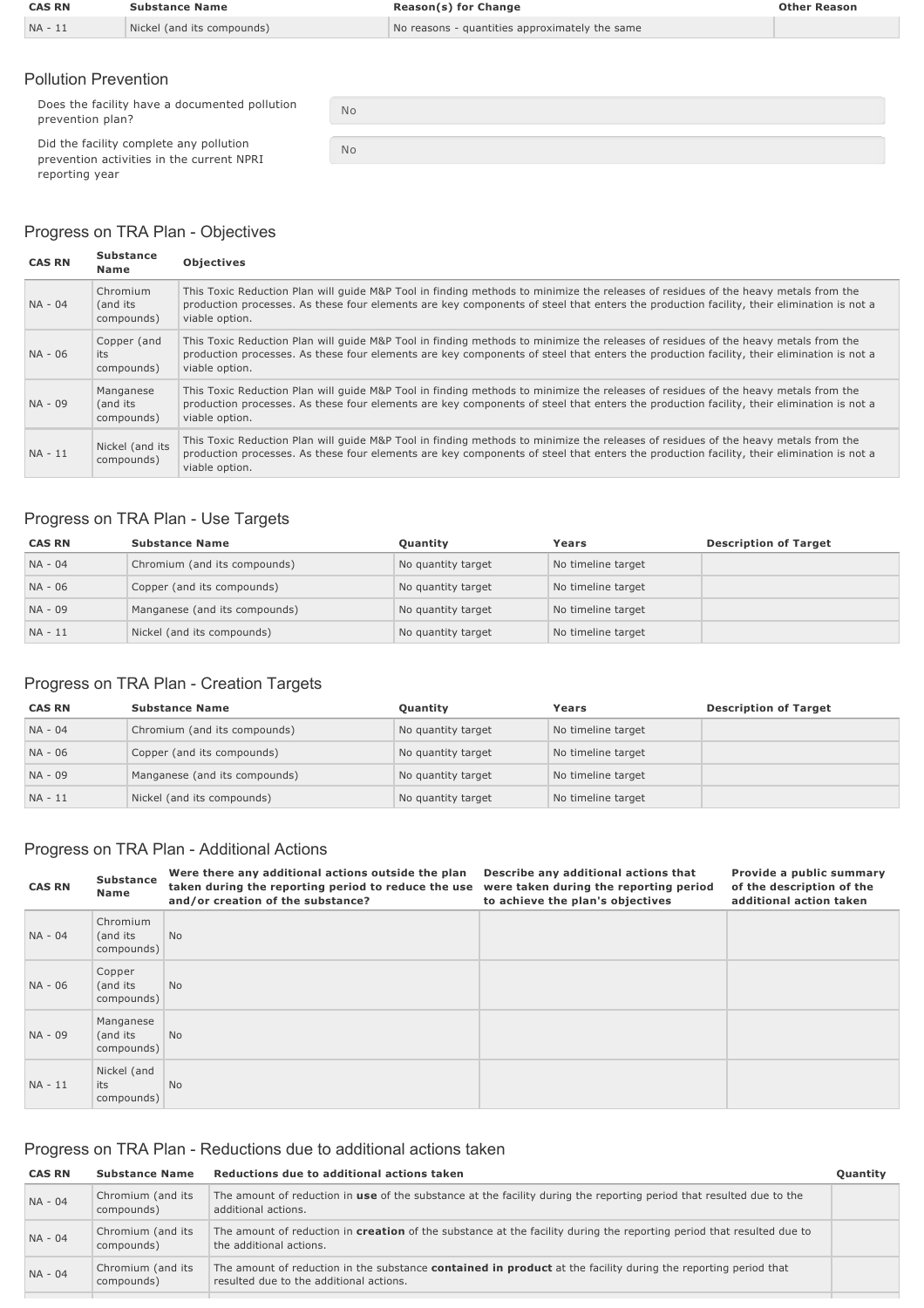| <b>CAS RN</b> | <b>Substance Name</b>            | Reductions due to additional actions taken                                                                                                                                                         | Quantity |
|---------------|----------------------------------|----------------------------------------------------------------------------------------------------------------------------------------------------------------------------------------------------|----------|
| NA - 04       | Chromium (and its<br>compounds)  | The amount of reduction in release to air of the substance at the facility during the reporting period that resulted<br>due to the additional actions.                                             |          |
| NA - 04       | Chromium (and its<br>compounds)  | The amount of reduction in release to water of the substance at the facility during the reporting period that resulted<br>due to the additional actions.                                           |          |
| NA - 04       | Chromium (and its<br>compounds)  | The amount of reduction in <b>release to land</b> of the substance at the facility during the reporting period that resulted<br>due to additional actions.                                         |          |
| NA - 04       | Chromium (and its<br>compounds)  | The amount of reduction in the substance disposed on-site (including tailings and waste rocks) at the facility during<br>the reporting period that resulted due to the additional actions.         |          |
| NA - 04       | Chromium (and its<br>compounds)  | The amount of reduction in the substance <b>disposed off-site</b> (including tailings and waste rocks) at the facility during<br>the reporting period that resulted due to the additional actions. |          |
| NA - 04       | Chromium (and its<br>compounds)  | The amount of reduction in the substance recycled off-site at the facility during the reporting period that resulted<br>due to the additional actions.                                             |          |
| NA - 06       | Copper (and its<br>compounds)    | The amount of reduction in use of the substance at the facility during the reporting period that resulted due to the<br>additional actions.                                                        |          |
| NA - 06       | Copper (and its<br>compounds)    | The amount of reduction in creation of the substance at the facility during the reporting period that resulted due to<br>the additional actions.                                                   |          |
| NA - 06       | Copper (and its<br>compounds)    | The amount of reduction in the substance <b>contained in product</b> at the facility during the reporting period that<br>resulted due to the additional actions.                                   |          |
| NA - 06       | Copper (and its<br>compounds)    | The amount of reduction in release to air of the substance at the facility during the reporting period that resulted<br>due to the additional actions.                                             |          |
| NA - 06       | Copper (and its<br>compounds)    | The amount of reduction in release to water of the substance at the facility during the reporting period that resulted<br>due to the additional actions.                                           |          |
| NA - 06       | Copper (and its<br>compounds)    | The amount of reduction in <i>release to land</i> of the substance at the facility during the reporting period that resulted<br>due to additional actions.                                         |          |
| NA - 06       | Copper (and its<br>compounds)    | The amount of reduction in the substance disposed on-site (including tailings and waste rocks) at the facility during<br>the reporting period that resulted due to the additional actions.         |          |
| NA - 06       | Copper (and its<br>compounds)    | The amount of reduction in the substance disposed off-site (including tailings and waste rocks) at the facility during<br>the reporting period that resulted due to the additional actions.        |          |
| NA - 06       | Copper (and its<br>compounds)    | The amount of reduction in the substance recycled off-site at the facility during the reporting period that resulted<br>due to the additional actions.                                             |          |
| NA - 09       | Manganese (and its<br>compounds) | The amount of reduction in use of the substance at the facility during the reporting period that resulted due to the<br>additional actions.                                                        |          |
| NA - 09       | Manganese (and its<br>compounds) | The amount of reduction in creation of the substance at the facility during the reporting period that resulted due to<br>the additional actions.                                                   |          |
| NA - 09       | Manganese (and its<br>compounds) | The amount of reduction in the substance contained in product at the facility during the reporting period that<br>resulted due to the additional actions.                                          |          |
| NA - 09       | Manganese (and its<br>compounds) | The amount of reduction in release to air of the substance at the facility during the reporting period that resulted<br>due to the additional actions.                                             |          |
| NA - 09       | Manganese (and its<br>compounds) | The amount of reduction in release to water of the substance at the facility during the reporting period that resulted<br>due to the additional actions.                                           |          |
| NA - 09       | Manganese (and its<br>compounds) | The amount of reduction in release to land of the substance at the facility during the reporting period that resulted<br>due to additional actions.                                                |          |
| NA - 09       | Manganese (and its<br>compounds) | The amount of reduction in the substance <b>disposed on-site</b> (including tailings and waste rocks) at the facility during<br>the reporting period that resulted due to the additional actions.  |          |
| NA - 09       | Manganese (and its<br>compounds) | The amount of reduction in the substance <b>disposed off-site</b> (including tailings and waste rocks) at the facility during<br>the reporting period that resulted due to the additional actions. |          |
| NA - 09       | Manganese (and its<br>compounds) | The amount of reduction in the substance recycled off-site at the facility during the reporting period that resulted<br>due to the additional actions.                                             |          |
| NA - 11       | Nickel (and its<br>compounds)    | The amount of reduction in use of the substance at the facility during the reporting period that resulted due to the<br>additional actions.                                                        |          |
| NA - 11       | Nickel (and its<br>compounds)    | The amount of reduction in creation of the substance at the facility during the reporting period that resulted due to<br>the additional actions.                                                   |          |
| NA - 11       | Nickel (and its<br>compounds)    | The amount of reduction in the substance <b>contained in product</b> at the facility during the reporting period that<br>resulted due to the additional actions.                                   |          |
| NA - 11       | Nickel (and its<br>compounds)    | The amount of reduction in release to air of the substance at the facility during the reporting period that resulted<br>due to the additional actions.                                             |          |
| NA - 11       | Nickel (and its<br>compounds)    | The amount of reduction in release to water of the substance at the facility during the reporting period that resulted<br>due to the additional actions.                                           |          |
| NA - 11       | Nickel (and its<br>compounds)    | The amount of reduction in release to land of the substance at the facility during the reporting period that resulted<br>due to additional actions.                                                |          |
| NA - 11       | Nickel (and its<br>compounds)    | The amount of reduction in the substance <b>disposed on-site</b> (including tailings and waste rocks) at the facility during<br>the reporting period that resulted due to the additional actions.  |          |
| NA - 11       | Nickel (and its<br>compounds)    | The amount of reduction in the substance <b>disposed off-site</b> (including tailings and waste rocks) at the facility during<br>the reporting period that resulted due to the additional actions. |          |
| NA - 11       | Nickel (and its<br>compounds)    | The amount of reduction in the substance recycled off-site at the facility during the reporting period that resulted<br>due to the additional actions.                                             |          |